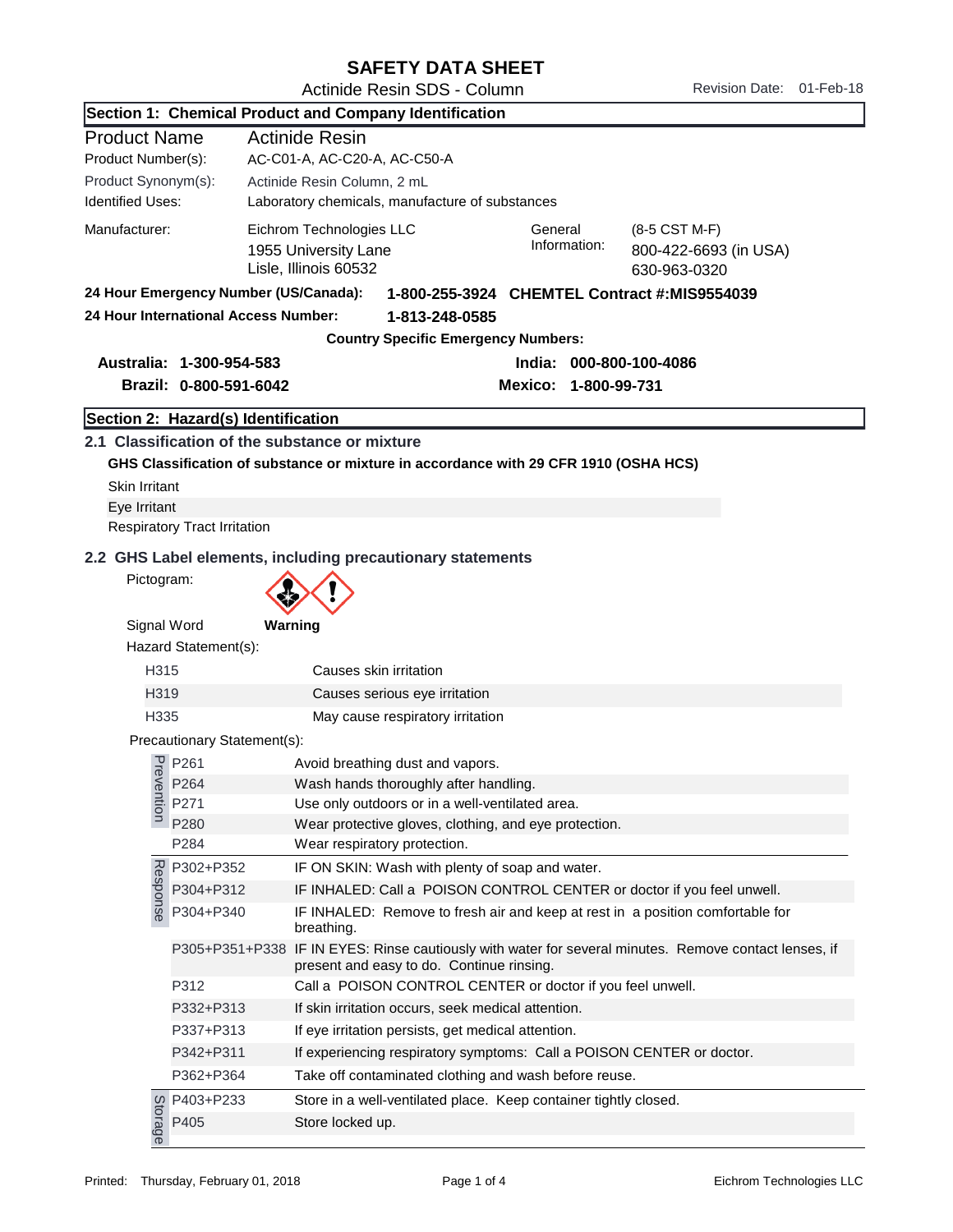P<sub>501</sub> Dispose of contents/container in accordance with federal, state, and local regulations.

## 2.3 Hazards Not Otherwise Classified (HNOC) or not covered by GHS:

| P501<br>Disposal                                                                                                           |                                                                |                     | Dispose of contents/container in accordance with federal, state, and local regulations.                                                                     |
|----------------------------------------------------------------------------------------------------------------------------|----------------------------------------------------------------|---------------------|-------------------------------------------------------------------------------------------------------------------------------------------------------------|
| 2.3 Hazards Not Otherwise Classified (HNOC) or not covered by GHS:                                                         |                                                                |                     |                                                                                                                                                             |
| Section 3: Composition / Information on Ingredients                                                                        |                                                                |                     |                                                                                                                                                             |
| Component                                                                                                                  |                                                                | CAS_Number          | Percentage Range                                                                                                                                            |
| De-ionized water                                                                                                           |                                                                | 007732-18-5         | 60-70%                                                                                                                                                      |
| Nonionic Acrylic Ester Polymer                                                                                             |                                                                | <b>Trade Secret</b> | 18-24%                                                                                                                                                      |
| DIPEX <sup>®</sup> Extractant                                                                                              |                                                                | 180572-58-1         | 12-16%                                                                                                                                                      |
| Nitric Acid, Concentrated                                                                                                  |                                                                | 7697-37-2           | approximately 0.1%                                                                                                                                          |
| Section 4: First-aid Measures                                                                                              |                                                                |                     |                                                                                                                                                             |
| <b>General Advice</b>                                                                                                      | as if it were toxic when evaluating first aid requirements.    |                     | The hazardous properties of this material have not been established. Treat material                                                                         |
| Ingestion                                                                                                                  |                                                                |                     | IF SWALLOWED: Call a POISON CONTROL CENTER or doctor if you feel unwell.                                                                                    |
| <b>Skin Contact</b>                                                                                                        |                                                                |                     | Wash immediately with soap and copious amounts of water. Remove and wash<br>contaminated clothing promptly. If irritation develops, seek medical attention. |
| Eye Contact                                                                                                                | seek medical attention.                                        |                     | Irrigate immediately with water for 15 minutes. Mechanical irritation is possible;                                                                          |
| Inhalation                                                                                                                 | give artificial respiration. Seek medical attention.           |                     | Remove to fresh air. If breathing is labored, administer oxygen. If not breathing,                                                                          |
| Section 5: Firefighting Measures                                                                                           |                                                                |                     |                                                                                                                                                             |
| <b>Extinguishing Media</b>                                                                                                 | Foam, CO2, Dry Chemical                                        |                     |                                                                                                                                                             |
| Fire and Explosion Hazards                                                                                                 | Polymer does not support flame.<br>be toxic.                   |                     | Highly toxic and irritating fumes may be released and extinguishing water runoff may                                                                        |
| Protective Equipment                                                                                                       | protective equipment.                                          |                     | Wear positive pressure self-contained breathing apparatus and full personal                                                                                 |
| Section 6: Accidental Release Measures                                                                                     |                                                                |                     |                                                                                                                                                             |
| Personal precautions                                                                                                       | Surface may be slippery.                                       |                     |                                                                                                                                                             |
|                                                                                                                            | Use proper personal protect equipment (specified in section 8) |                     |                                                                                                                                                             |
| Methods and materials for containment Sweep up material and transfer to a suitable container for disposal.<br>and clean-up |                                                                |                     |                                                                                                                                                             |
|                                                                                                                            |                                                                |                     | Ventilate area and wash spill site after material pickup is complete.                                                                                       |
| Reference to other sections                                                                                                | For disposal see section 13.                                   |                     |                                                                                                                                                             |
| Section 7: Handling and Storage                                                                                            |                                                                |                     |                                                                                                                                                             |
| Conditions for safe handling                                                                                               | Use mechanical exhaust if dust is formed.                      |                     |                                                                                                                                                             |
| Conditions for safe storage                                                                                                | Normal warehouse storage in cool, dry area is satisfactory.    |                     |                                                                                                                                                             |
| Specific End Use(s)                                                                                                        |                                                                |                     | Apart from the uses mentioned in section 1 no other specific uses are stipulated.                                                                           |
| Section 8: Exposure Controls / Personal Protection                                                                         |                                                                |                     |                                                                                                                                                             |
| <b>Control Parameters</b>                                                                                                  |                                                                |                     | Contains no substances with occupational exposure limit values.                                                                                             |
| <b>Exposure Controls</b>                                                                                                   | Mechanical exhaust is required.                                |                     |                                                                                                                                                             |
| Eye protection                                                                                                             | Wear safety glasses.                                           |                     |                                                                                                                                                             |
| Body protection                                                                                                            | Wear protective gloves and clothing.                           |                     |                                                                                                                                                             |
| Respiratory protection                                                                                                     |                                                                |                     | Use NIOSH/MSHA approved respirator when handling material outside of                                                                                        |
|                                                                                                                            | canister may be permissible.                                   |                     | mechanical exhaust. An air-purifying respirator with an organic vapor cartridge or                                                                          |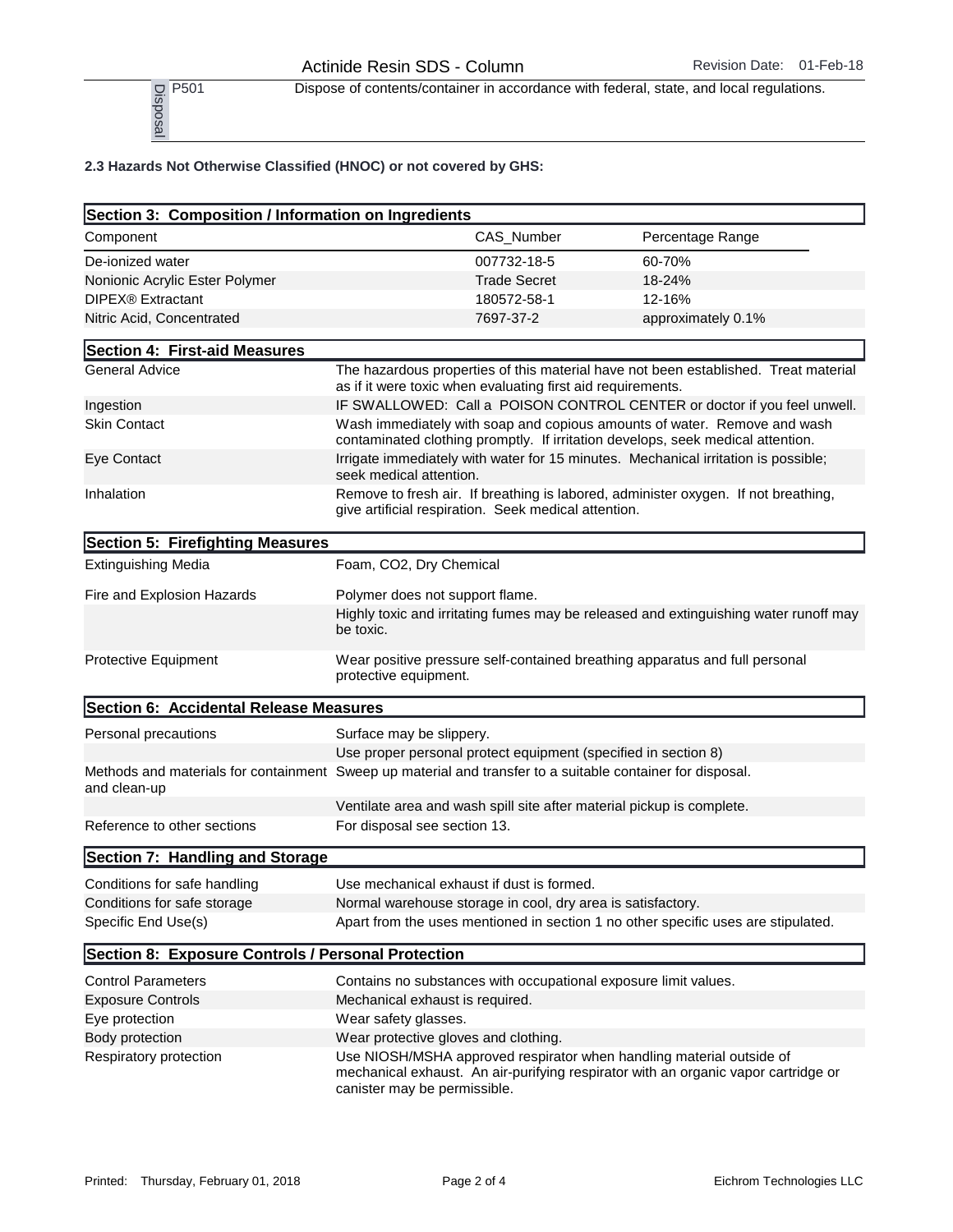| Section 9: Physical Properties                        |                       |                                                                                                                                                                                      |                                                                                                                                                            |                                                                                                                                                                            |  |
|-------------------------------------------------------|-----------------------|--------------------------------------------------------------------------------------------------------------------------------------------------------------------------------------|------------------------------------------------------------------------------------------------------------------------------------------------------------|----------------------------------------------------------------------------------------------------------------------------------------------------------------------------|--|
| Information on basic physical and chemical properties |                       |                                                                                                                                                                                      |                                                                                                                                                            |                                                                                                                                                                            |  |
| Powder-Liquid Mixture<br>Appearance:                  |                       | White bead in colorless liquid                                                                                                                                                       | <b>Explosion Limits</b><br>(Upper/Lower):                                                                                                                  | Not Established                                                                                                                                                            |  |
| Odor:                                                 | low ammonia to none   |                                                                                                                                                                                      | Flash Point:                                                                                                                                               | Not established                                                                                                                                                            |  |
| Odor Threshold:                                       | Not Established       |                                                                                                                                                                                      | Flammability:                                                                                                                                              | Not Established                                                                                                                                                            |  |
| pH:                                                   | 1.3 (dilute acid)     |                                                                                                                                                                                      | Autolgnition Temperature:                                                                                                                                  | Not Established                                                                                                                                                            |  |
| <b>Melting Point:</b>                                 | determined for powder | 0 to -5°C (dilute acid); Not                                                                                                                                                         | Decomposition<br>Temperature                                                                                                                               | Not Established                                                                                                                                                            |  |
| <b>Boiling Point:</b>                                 | determined for powder | 100 to 120°C (dilute acid); Not                                                                                                                                                      | VaporPressure:                                                                                                                                             | 49 hPa (37 mmHg) at $50^{\circ}$ C<br>(122°F) for nitric acid                                                                                                              |  |
| <b>Relative Density:</b>                              | $0.35$ g/mL)          | 1.001 g/mL at 25°C (powder is                                                                                                                                                        | VaporDensity:<br><b>Evaporation Rate:</b>                                                                                                                  | Not Established<br>Not Established                                                                                                                                         |  |
| Solubility:                                           |                       | (in water) Beads are insoluble,<br>acid is miscible with water                                                                                                                       |                                                                                                                                                            |                                                                                                                                                                            |  |
| <b>Partition Coefficient:</b>                         | Not Established       |                                                                                                                                                                                      |                                                                                                                                                            |                                                                                                                                                                            |  |
| Viscosity:                                            | Not Established       |                                                                                                                                                                                      |                                                                                                                                                            |                                                                                                                                                                            |  |
| Section 10: Stability and Reactivity                  |                       |                                                                                                                                                                                      |                                                                                                                                                            |                                                                                                                                                                            |  |
|                                                       |                       |                                                                                                                                                                                      |                                                                                                                                                            |                                                                                                                                                                            |  |
| Reactivity                                            |                       |                                                                                                                                                                                      | No hazardous reactions if stored and handled as indicated.                                                                                                 |                                                                                                                                                                            |  |
| <b>Chemical Stability</b>                             |                       |                                                                                                                                                                                      | Stable under normal handling and storage conditions.                                                                                                       |                                                                                                                                                                            |  |
| <b>Conditions to Avoid</b>                            |                       | No relevant information available.                                                                                                                                                   |                                                                                                                                                            |                                                                                                                                                                            |  |
| Materials to Avoid                                    |                       | Contact with strong oxidizers will degrade material.                                                                                                                                 |                                                                                                                                                            |                                                                                                                                                                            |  |
| Hazardous decomposition Products                      |                       | Possible combustion products include phosphorous oxides, phosphoric acid, carbon<br>dioxide, and carbon monoxide; additional unidentified organic compounds may also<br>be produced. |                                                                                                                                                            |                                                                                                                                                                            |  |
| Section 11: Toxicology Information                    |                       |                                                                                                                                                                                      |                                                                                                                                                            |                                                                                                                                                                            |  |
|                                                       |                       |                                                                                                                                                                                      | from the properties of the individual components.                                                                                                          | The product has not been tested. The statements on toxicology have been derived                                                                                            |  |
| <b>Acute Toxicity</b>                                 |                       |                                                                                                                                                                                      |                                                                                                                                                            |                                                                                                                                                                            |  |
| <b>Oral Effects</b>                                   |                       | Polymer, Oral LD50 $> 5,000$ mg/kg (rat)                                                                                                                                             |                                                                                                                                                            |                                                                                                                                                                            |  |
|                                                       |                       |                                                                                                                                                                                      | Extractant, Oral LD50 has not been determined.                                                                                                             |                                                                                                                                                                            |  |
|                                                       |                       |                                                                                                                                                                                      | Ingesting acid may irritate or burn mouth, nose, and stomach.                                                                                              |                                                                                                                                                                            |  |
| <b>Inhalation Effects</b>                             |                       | Nitric Acid LC50 = $138$ ppm/30 min (rat).                                                                                                                                           |                                                                                                                                                            |                                                                                                                                                                            |  |
| <b>Dermal Effects</b>                                 |                       | Polymer, Dermal LD50 > 5,000 mg/kg (rabbit)                                                                                                                                          |                                                                                                                                                            |                                                                                                                                                                            |  |
|                                                       |                       |                                                                                                                                                                                      | Extractant, Dermal LD50 has not been determined.                                                                                                           |                                                                                                                                                                            |  |
| Skin corrosion/irritation                             |                       |                                                                                                                                                                                      |                                                                                                                                                            |                                                                                                                                                                            |  |
|                                                       |                       |                                                                                                                                                                                      | No test data available for powder component. Slight irritation expected.<br>Nitric Acid solution is Non-corrosive to skin via Corrositex® (skin) test.     |                                                                                                                                                                            |  |
|                                                       |                       |                                                                                                                                                                                      | Repeated exposure of the skin to low concentrations of nitric acid may cause<br>dermatitis, characterized by erythema, itching and a dry scaly appearance. |                                                                                                                                                                            |  |
| Serious eye damage/irritation                         |                       |                                                                                                                                                                                      |                                                                                                                                                            |                                                                                                                                                                            |  |
|                                                       |                       |                                                                                                                                                                                      | No test data available. Slight irritation expected.                                                                                                        |                                                                                                                                                                            |  |
| Respiratory or skin sensitization                     |                       |                                                                                                                                                                                      |                                                                                                                                                            |                                                                                                                                                                            |  |
|                                                       |                       | component.                                                                                                                                                                           |                                                                                                                                                            | No data available regarding respiratory or skin sensitization effects of the powder                                                                                        |  |
|                                                       |                       |                                                                                                                                                                                      | deposits on the teeth and erodes the outer coating of enamel.                                                                                              | Long term inhalation exposure to nitric acid fumes can lead to chronic respiratory<br>irritation such as bronchitis and may also lead to dental erosion as the nitric acid |  |
| <b>Germ Cell Mutagenicity</b>                         |                       |                                                                                                                                                                                      |                                                                                                                                                            |                                                                                                                                                                            |  |
| Carcinogenicity                                       |                       | No data available regarding mutagenic effects of this product.                                                                                                                       |                                                                                                                                                            |                                                                                                                                                                            |  |
|                                                       |                       |                                                                                                                                                                                      | No specific data available. Minimize direct exposure to material.                                                                                          |                                                                                                                                                                            |  |
| <b>Reproductive Toxicity</b>                          |                       |                                                                                                                                                                                      |                                                                                                                                                            |                                                                                                                                                                            |  |

Printed: Thursday, February 01, 2018 **Page 3 of 4** Page 3 of 4 **Printed: Thursday, February 01, 2018**